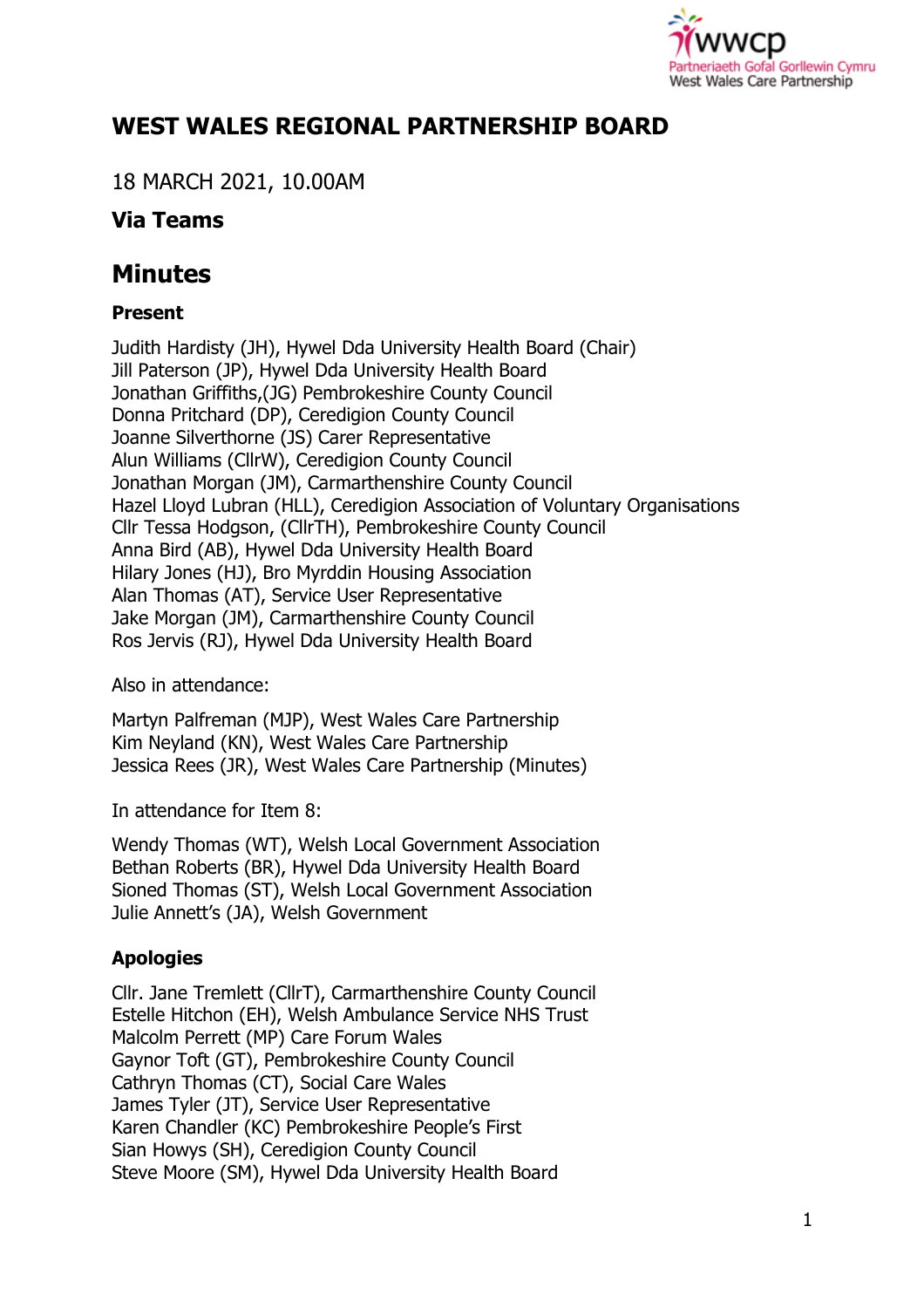Maria Battle (MB), Hywel Dda University Health Board Gareth Morgans (GM), Carmarthenshire County Council

#### **1. Chair's welcome**

The Chair welcomed attendees to the meeting. Members were advised that Maggie Allen, former Carer Representative on the Board, had resigned from her position. JH recorded thanks to Maggie for her contribution over her tenure. MJP advised that the process would now be commenced to recruit additional carer representatives to the Board, seeking as far as possible to achieve equal spread across the region and different population groups.

#### **2. Apologies**

These were noted.

### **3. Minutes of meeting held on 11 February 2021 and actions**

A request was received to amend the sentence at the top of Page 5 (Item 6, Integrated Care Fund update) to read as follows:

'KN advised that the Quarter 3 report on the 2020-21 Revenue Investment Plan had been submitted to Welsh Government and had been **approved**.'

With this amendment, the minutes were agreed as accurate record of the meeting.

Progress on the following actions was noted as follows:

Meeting with Chair and Vice Chair to discuss approach to Population Assessment

MJP advised that Welsh Government guidance on Population Assessments was still awaited. An outline plan for undertaking the assessment would be brought to the next meeting of the Board.

#### Confirm regional position re Early Adopter bid for EHES Framework

Following discussion in the regional Children and Young People Group, a submission has been made to Welsh Government for the region to become an early adopter of the Framework. Feedback was still awaited in respect of this.

#### Sign off and submit Healthier West Wales Delivery Plans for 2021-22 to Welsh Government

Plans had been submitted following IEG approval (as per agreed delegation by the RPB). Formal feedback was still awaited.

#### Provide update on Carers' ICF spend

KN stated that over  $£100,000$  of invoices had been submitted following the last meeting and there was confidence that full spend would be achieved by the end of the financial year.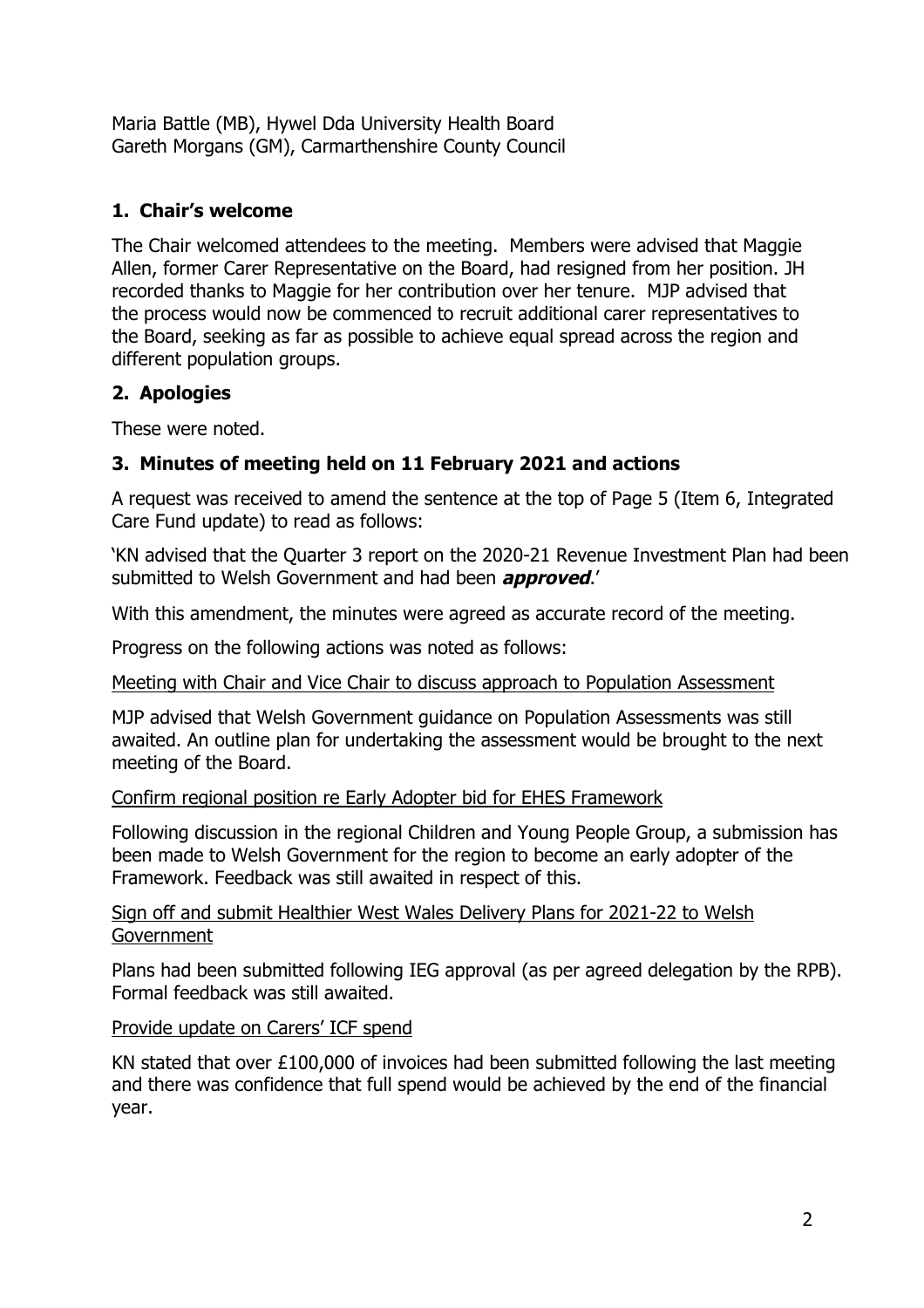#### Nominations for task and finish group to draft RPB response to White Paper consultation

Nominations had been received and a number of conversations had taken place, informing the draft response which would be considered later in the meeting.

MJP further advised that the Transformation Fund have received advice that there will be a further stream funding 'Transformation Fund Scaling Fund' which will support Discharge to Recover and Assess (D2RA pathways). The West Wales allocation was £774,000 for deployment over the coming financial year. It was noted that proposals for the funding needed to be submitted to Welsh Government by 9 April.

#### **4. West Wales Care Partnership: Regional Governance**

Following a request from RPB members at the previous meeting, MJP provided an update on regional governance arrangements. It was noted that:

- Programme groups established under the Integrated Executive Group reflected the priority areas identified by the RPB. Proposals from these programme groups (for example, in relation to deployment of external funding), were reported to the IEG prior to endorsement by the RPB, as appropriate.
- The IEG had continued to meet on a weekly basis during the pandemic and had over the past 12 months focused on a joint operational response to Covid-19 alongside oversight of core Partnership business and deployment of Welsh Government funding, including the Transformation Fund and Integrated Care Fund (ICF).
- Due to service pressures, the Digital and TEC and Connected Communities programme groups had been temporarily stood down, whilst discussions continued regarding the rationalisation of mental health governance arrangements, aimed at strengthening links with the RPB. The Digital and TEC Group would be reconvened shortly, with an oversight of the development of a regional telecare and telehealth strategy and shared systems development, including the Welsh Community Care Information System (WCCIS).

In parallel with the above, MJP advised that the Institute of Public Care (IPC) was providing support for a rapid review of the governance arrangements with a view to resolving outstanding issues and further strengthening accountability; this review would also include revision of terms of reference for the RPB and IEG and development of a protocol for enhanced collaboration between the RPB and PSB, consolidating existing joint working arrangements. An update would be provided for consideration by the RPB at the next meeting.

Finally, the RPB was advised that exploratory discussions were underway regarding the possible establishment of a multi-agency assurance board, comprising representatives from each of the statutory partners and overseeing Partnership activity, processes and spend. Again, further details would be brought to the RPB as the discussions were taken forward.

CllrAW thanked MJP for the work that was being undertaken and requested explicit reference within the governance arrangements of local authority scrutiny. MP agreed to ensure this was addressed.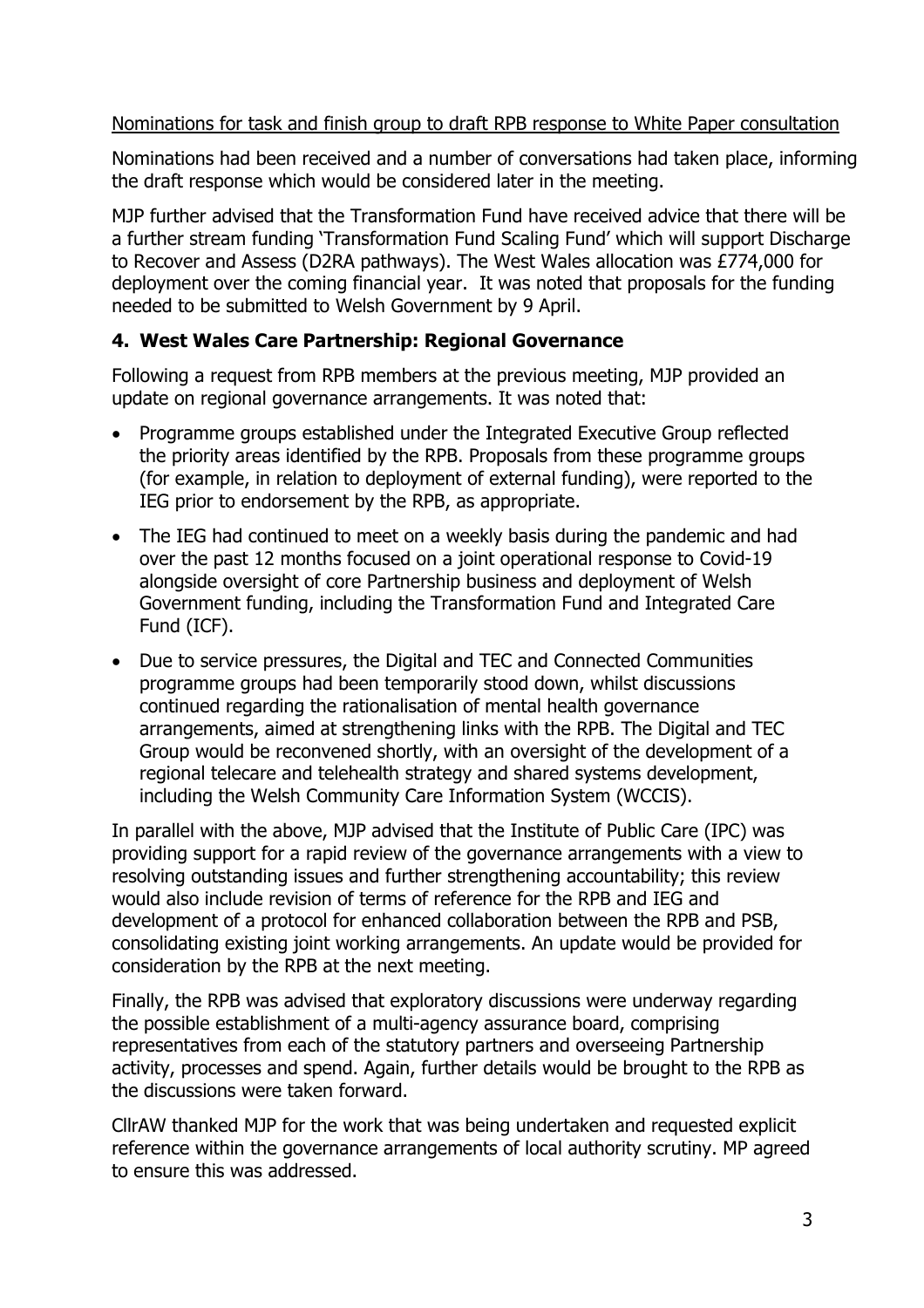CllrTH asked whether previous discussions regarding the creation of a group comprising council leaders and chief executives had been progressed. MP advised that IPC would be revisiting this proposal as part of their rapid review. The importance of avoiding multiple layers of decision making was agreed.

The RPB noted the contents of the paper.

#### **5. Integrated Care Fund Update**

KN provided an update for the RPB and advised that the activity and financial outturn in respect of the 2020-21 Revenue Investment Plan would be brought for endorsement by the RPB on 29 April prior to submission to Welsh Government. The RPB was asked to note a high level of confidence that full spend would be achieved across population groups.

The 2021-22 Revenue Investment Plan (RIP) was presented for endorsement of the RPB following sign-off by the IEG on 8 March. The Board was advised that supporting information had been submitted in support of the proposals, in line with Welsh Government requirements as set out in national guidance and specific recommendations within the recent Internal Audit of ICF Partnership Governance undertaken by Hywel Dda UHB.

Members noted that a proposal for a trauma-informed, multi-agency model of care providing wrap-around support with therapeutic input for children and young people had been submitted by the Partnership, following Welsh Government's announcement of £2m within the 2021-22 ICF to support schemes providing safe accommodation for children and young people with high-end needs. Feedback was awaited in respect of this. They were also advised that external consultants had been appointed to work with partners on the development of a regional dementia strategy and the comprehensive review of the existing ICF investment in respect of dementia. This would be completed by the end of May and the dementia element of the RIP submitted to Welsh Government at that later date.

The RPB approved the Plan and noted that a themed summary would be submitted to Welsh Government by 31 March.

Regarding the ICF Capital programme, the RPB was advised that Welsh Government had revised its previous position ruling out programme management (essentially carry-forward) of surplus funds from 2020-21 into 2021-22 and had confirmed that this would be permitted where existing programmes were suitably advanced and would be delivered in the coming financial year. This shift meant that the projected underspend had been reduced considerably to £700K. The 2021-22 Capital programme was being developed by partners and would be brought for endorsement at the next meeting of the RPB on 29 April.

MJP advised members briefly of the purpose and contents of the Written Agreement which was a requirement of Welsh Government and which set out details of how the Fund was invested in the region and governance, monitoring and reporting arrangements. It was noted that changes from the Agreement in place for the current Financial Year were minimal. The Agreement was approved in principle, with partners agreeing to obtain local sign-off from their individual agencies as necessary.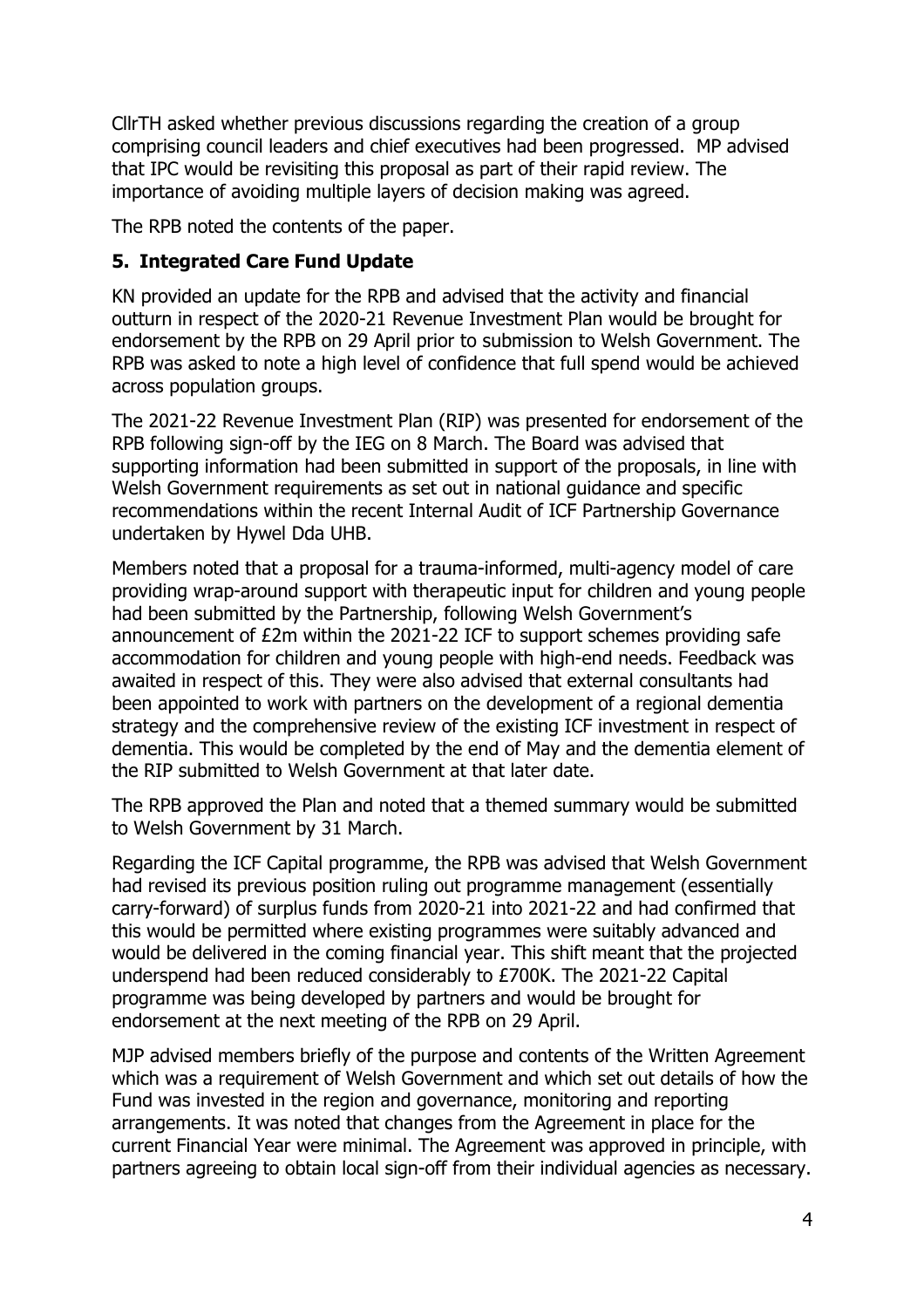#### **6. White Paper 'Rebalancing Care and Support': Draft RPB response**

MJP reminded members that the deadline for responses to the consultation on the White Paper was 6 April. The draft response shared with members had been constructed to reflect key messages expressed at the last meeting and subsequently by colleagues involved in the detailed discussions mandated by the Board. The response stressed the importance of shared vision and commitment to collaboration as foundations of effective partnership working, rather than structural change and the creation of RPBs as legal entities as suggested in the White Paper. Such a change would also have implications individually and collectively for RPB members. In the draft response the opportunity for reflection on the relationship between RPBs and Welsh Government was highlighted, including the basis of funding post-2022, in respect of which the case for further autonomy was made.

In discussion the following further points were raised:

- CllrAW requested explicit reference to subsidiarity in the response to Question 3. The importance of local democracy and accountability needed to be emphasised more strongly.
- Lack of clarity regarding the detail of proposals in relation to commissioning made meaningful response and comment difficult. Specific legislative provision in respect of Continuing Health Care (CHC) and Funded Nursing Care (FNC) were not reflected in the consultation document.
- The tone of the White Paper was seen as technical and aimed at a professional rather than 'lay' audience.
- Lack of clarity around some of the core proposals within the paper was a concern, with the potential for confusion around expectations moving forward. Conversely, it was felt that the RPB's reservations needed to be stated very clearly at this stage.
- The concentration on form rather than function was also a concern.

In the light of discussion, it was agreed that further amendments to the draft response were necessary. Any additional comments were requested by 19 March. Following further discussion and sign-off by the IEG, virtual endorsement would be sought from the RPB prior to submission.

#### **7. RPB Draft Manifesto**

JH reminded members of the recommendation emanating from the development sessions for the RPB and IEG in late 2020 that a manifesto be developed, setting out core principles and providing details on what would be delivered over the next 2 years. MJP took members through key commitments through a range of population groups, suggested as a basis for the document.

The approach was broadly welcomed, although the following comments were made:

 It was felt there was a need to include people with autism as a distinct population group.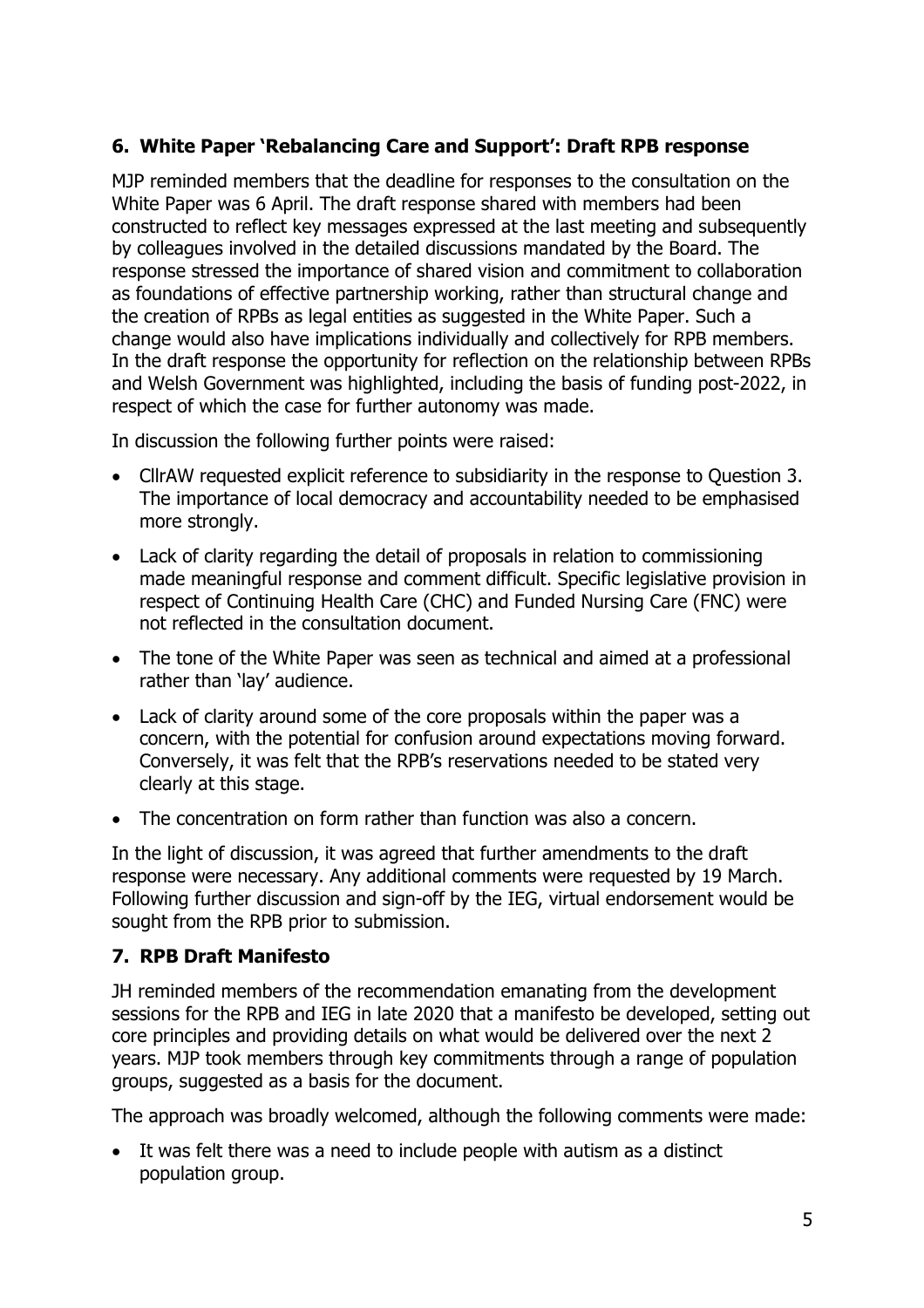- Broader issues such as reduction in carbon footprint and rural delivery should also be included.
- It was noted that housing did not currently feature and given the role of housing in supporting the care agenda, this should be reconsidered.
- Further work was needed on clarifying tangible deliverables and outcomes, supported by appropriate measures. This would facilitate effective monitoring by the RPB.

A further iteration of the manifesto, reflecting these comments, would be developed and brought for consideration and sign-off by the RPB.

#### **8. Autism Spectrum Conditions National Strategic and Operational Developments, including the Integrated Autism Service (IAS) West Wales Update**

Members of the National Autism Team (NAT) were in attendance for this item along with Bethan Roberts, lead for the West Wales IAS and Julie Annetts from Welsh Government. The Chair extended a welcome to these colleagues. WT then provided an overview of the National Autism Team and its priorities. Points covered included the impact COVID-19 and the creation of a new information hub in response to the pandemic for provision of targeted support and advice.

JA then provided an overview of the new Autism Code of Practice (COP) recently introduced by Welsh Government and its implications for partners. She also referenced a demand and capacity review that was currently being undertaken with the Children's neurodevelopmental services and the IASs across Wales to identify good practice, pressures, demand and capacity to meet that demand. The review would take a year with recommendations expected in the summer of 2022.

JA confirmed that, given the considerable pressure currently faced by services across all regions, 'light' implementation of the COP was expected in the current year.

In response to the presentations, MJP suggested that there were considerable foundations in place in West Wales on which to build moving forward. These included (1) the role of autism champion for the RPB being in place, (2) a current review of governance for autism to strengthen strategic oversight of the IAS and autism services more generally, (3) training underway on the implications of the COP across partner agencies and (4) a commitment to augment the focus on autism within the next Population Assessment.

BR shared data in relation to Autism diagnostic assessments in the region. It was not possible currently to meet all demand, but robust pathways and structures were in place. Two key pieces of work, being developed by the NAT in partnership with Hywel Dda UHB, were the production of a key learning package for primary care staff and a pilot scheme with specialist CAMHS.

#### **9. Date of next meeting**

29 April 2021, 2.30PM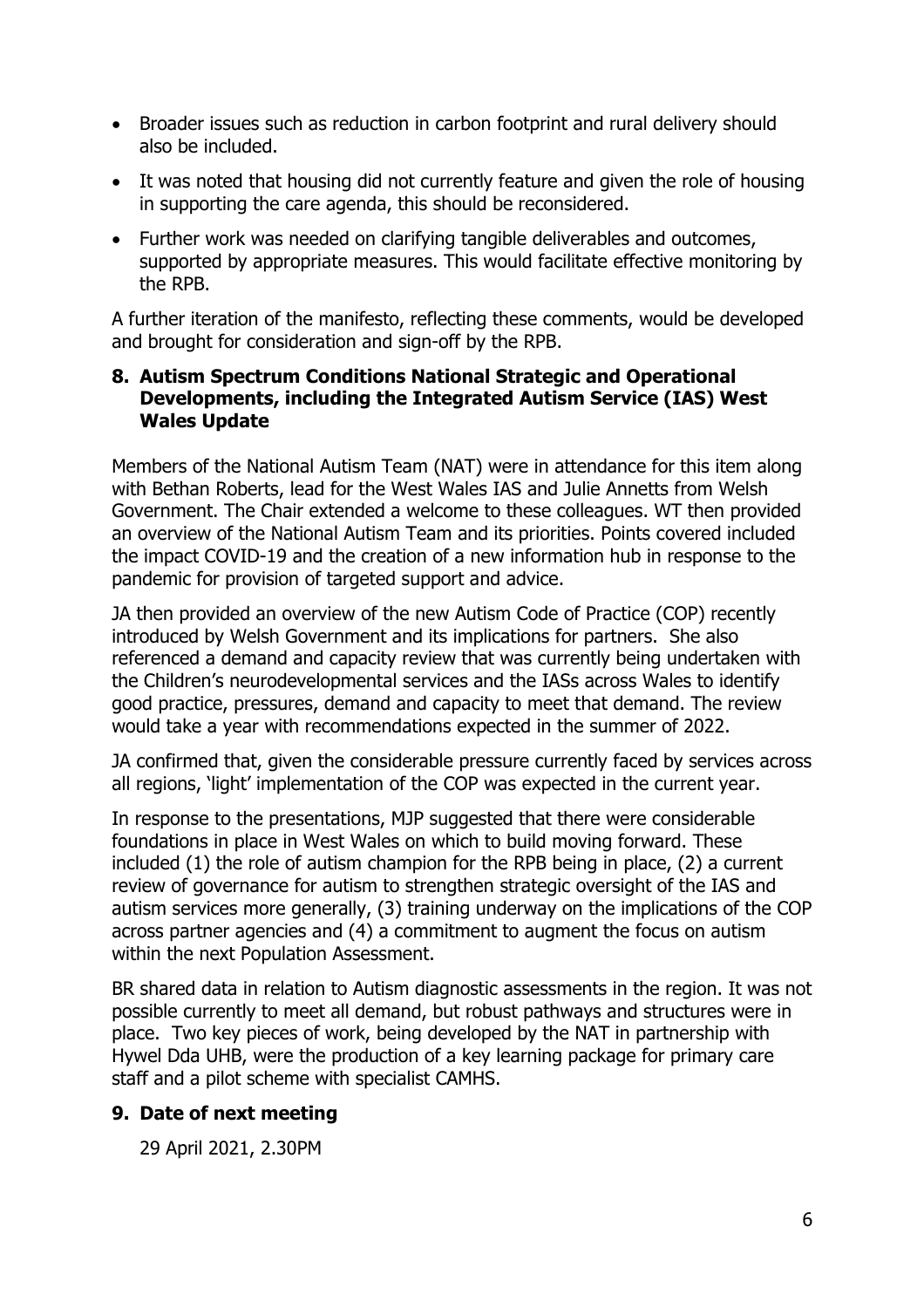## **10. Any Other Business**

There was none.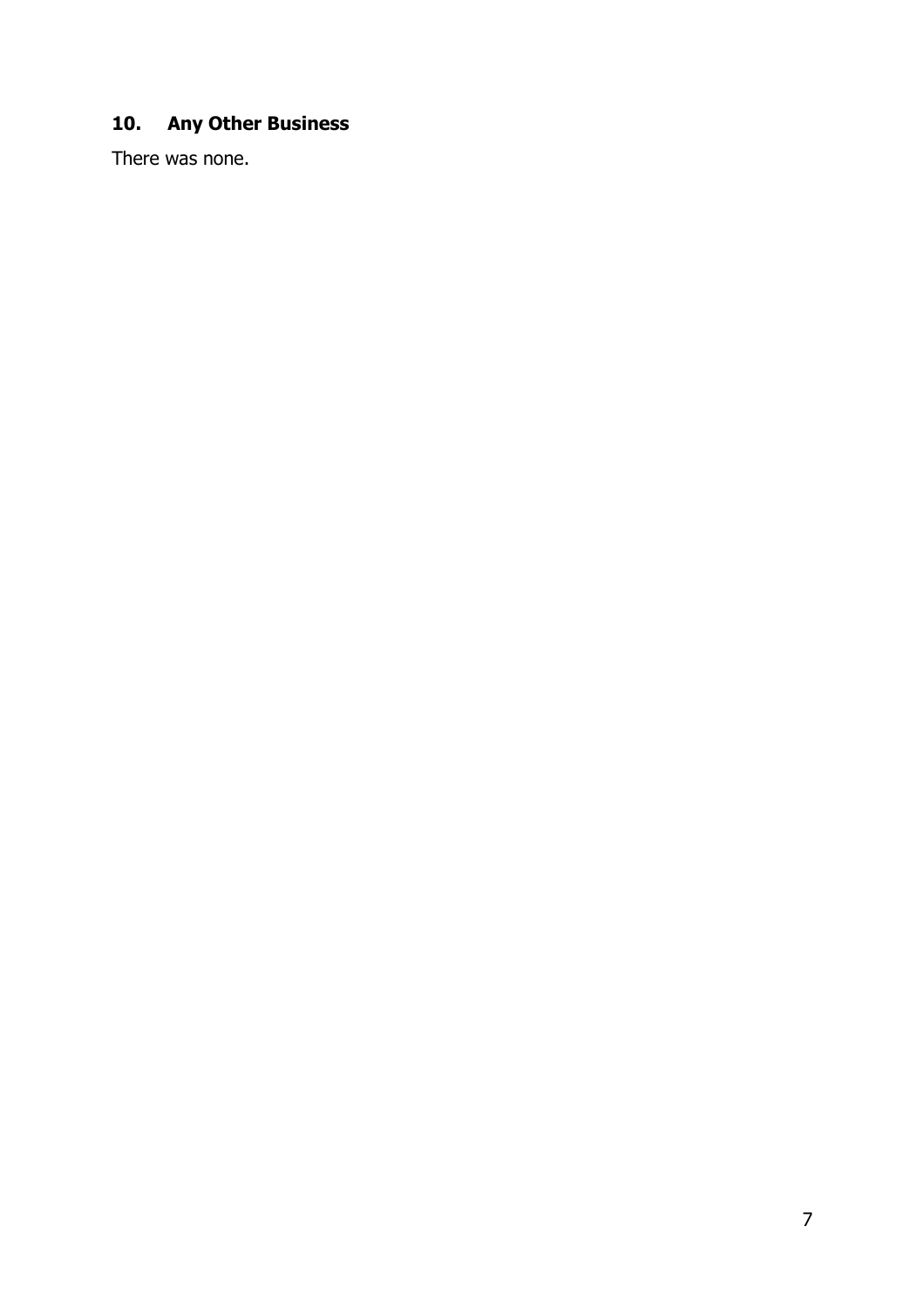## **ACTIONS**

| ID       | Action                                             | Lead       | Timescale        | Progress                        | <b>Status</b> |
|----------|----------------------------------------------------|------------|------------------|---------------------------------|---------------|
| 10/20/01 | Develop Action Plan for to address KPMG areas      | <b>MJP</b> | Feb 2021         | Plan to be brought to 11 Feb    |               |
|          | for improvement (HWW) and bring to RPB             |            |                  | meeting <b>COMPLETE</b>         |               |
| 10/20/02 | Reconvene ICF Forum                                | <b>MJP</b> | Not              | Monthly meetings reintroduced   |               |
|          |                                                    |            | specified        | <b>COMPLETE</b>                 |               |
| 10/20/03 | Meeting with Chair and Vice Chair to discuss       | <b>MJP</b> | <b>Not</b>       | Welsh Government guidance       |               |
|          | approach to Population Assessment                  |            | specified        | awaited. Plan to be brought to  |               |
|          |                                                    |            |                  | RPB in April 2021 COMPLETE      |               |
| 02/21/01 | Confirm regional position re Early Adopter bid for | Regional   | Feb 2021         | 'Bid' for Early Adopter status  |               |
|          | <b>EHES Framework</b>                              | Children's |                  | submitted; decision awaited     |               |
|          |                                                    | Group      |                  | <b>COMPLETE</b>                 |               |
| 02/21/02 | Sign off and submit Healthier West Wales           | IEG        | Mid Feb          | Submitted on 15 February 2021   |               |
|          | Delivery Plans for 2021-22 to Welsh Government     |            | 2021             | <b>COMPLETE</b>                 |               |
| 02/21/03 | Provide update on Carers' ICF spend                | <b>KN</b>  | 18 March         | Update to be provided on 18     |               |
|          |                                                    |            | 2021             | March <b>COMPLETE</b>           |               |
| 02/21/04 | Nominations for task and finish group to draft     | All        | Mid Feb          | Draft response to be considered |               |
|          | RPB response to White Paper consultation           |            | 2021             | on 18 March                     |               |
| 03/21/1  | Report final amendments to governance              | <b>MJP</b> | 29 April         | Defer to July meeting           |               |
|          | structure and submit revised terms of reference    |            | 2021             |                                 |               |
|          | for RPB for consideration                          |            |                  |                                 |               |
| 03/21/2  | Bring ICF Capital programme to RPB for             | <b>MJP</b> | April            | Programme incomplete. Circulate |               |
|          | endorsement                                        |            | 2021             | for virtual endorsement May     |               |
|          |                                                    |            |                  | 2021                            |               |
| 03/21/3  | Bring updated manifesto to RPB for sign-off        | <b>MJP</b> | <b>July 2021</b> |                                 |               |
| 03/21/4  | Comments by 19 March to on White Paper             | All        | 19 March         | <b>COMPLETE</b>                 |               |
|          | consultation response for inclusion in updated     |            | 2021             |                                 |               |
|          | draft.                                             |            |                  |                                 |               |